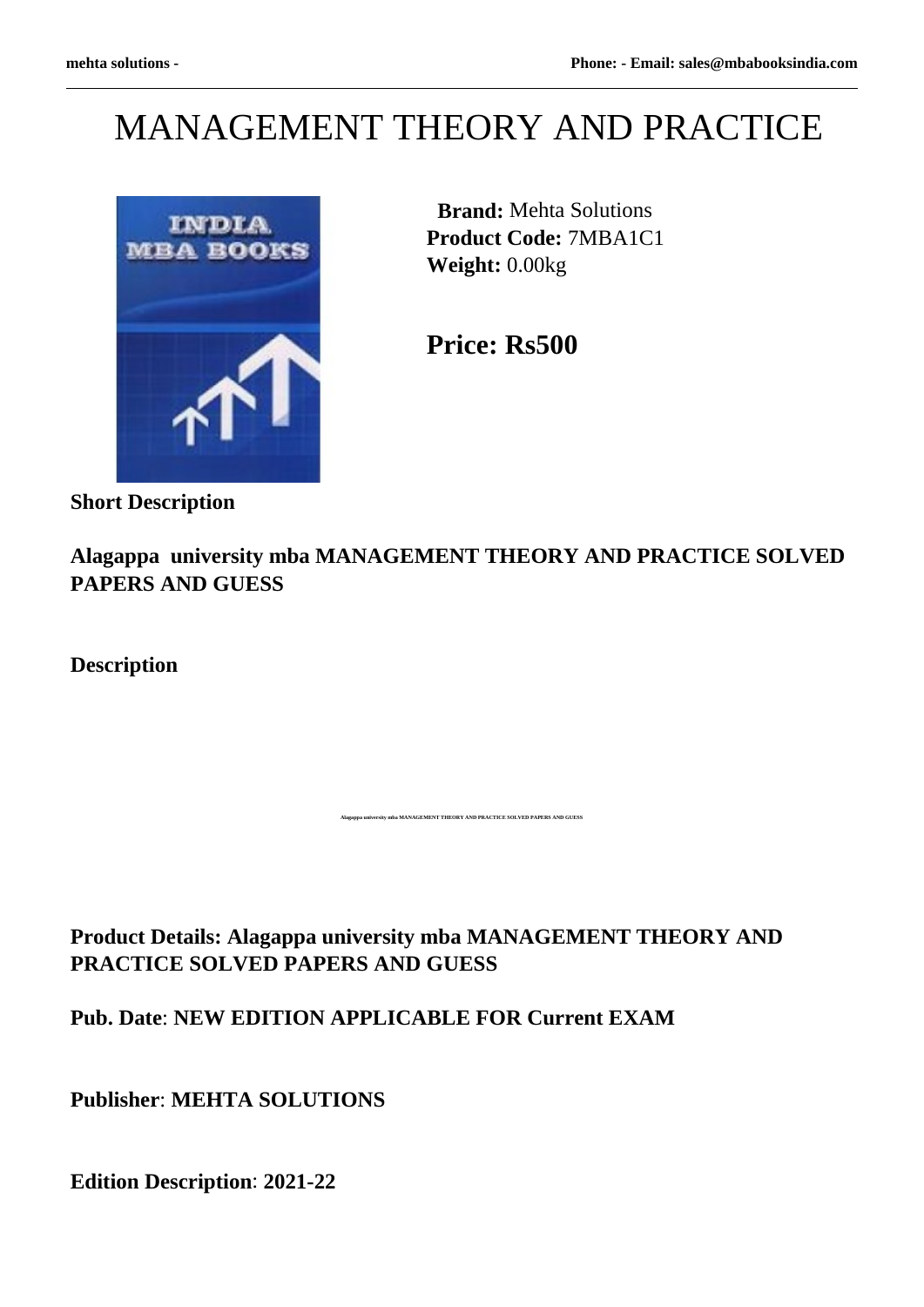## **RATING OF BOOK: EXCELLENT**

## **ABOUT THE BOOK**

## **FROM THE PUBLISHER**

 If you find yourself getting fed up and frustrated with other **Alagappa University** book solutions now mehta solutions brings top solutions for **Alagappa university SOLVED PAPERS AND GUESS book** contains previous year solved papers plus faculty important questions and answers specially for **Alagappa University** .questions and answers are specially design specially for **Alagappa University students** .

 **Please note: All products sold on mbabooksindia.com are brand new and 100% genuine**

- **Case studies solved**
- **New addition fully solved**
- **last 5 years solved papers with current year plus guess**

# **PH: 07011511310 , 09899296811 FOR ANY problem**

# **FULLY SOLVED BOOK LASY 5 YEARS PAPERS SOLVED PLUS GUESS**

**M.B.A.**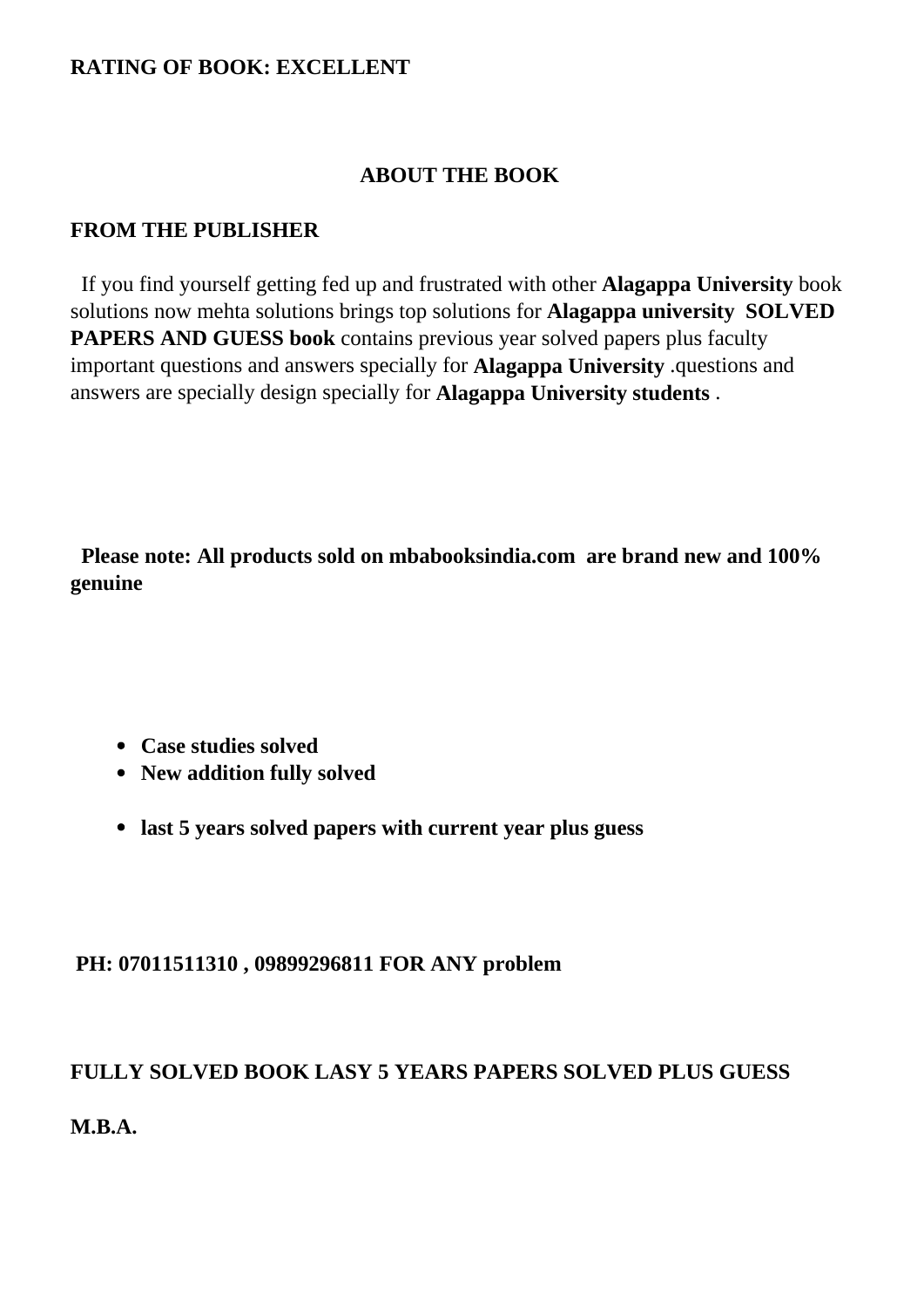# **I YEAR – I SEMESTER**

# **COURSE CODE: 7MBA1C1**

# **CORE COURSE – I – MANAGEMENT THEORY AND PRACTICE**

## **Unit I**

**Introduction:** The concept of management - Development of management thoughts – Schools of Management thought – Classical, Neo-classical and Modern; the process of Management. Contribution of F.W. Taylor, Henri Fayol, Elton Mayo and Peter F. Drucker - Emergence of modern management thought.

## **Unit II**

**Planning:** Nature and Purpose of planning; types of plans, objectives of plans – Premises; decision-making; forecasting and planning; planning process; limitation of planning. MBO process

# **Unit III**

**Organising:** Nature and purpose of organizing; organisation levels and span of management; departmentation – line and staff relations - centralisation and decentralisation - Delegation of authority - Formal and informal organization. Introduction to committee and Types of committees

#### **Unit IV**

**Staffing and Directing:** Nature and purpose; an introduction to acquisition, maintenance and development of manpower – Introduction to Leadership, motivation and communication.